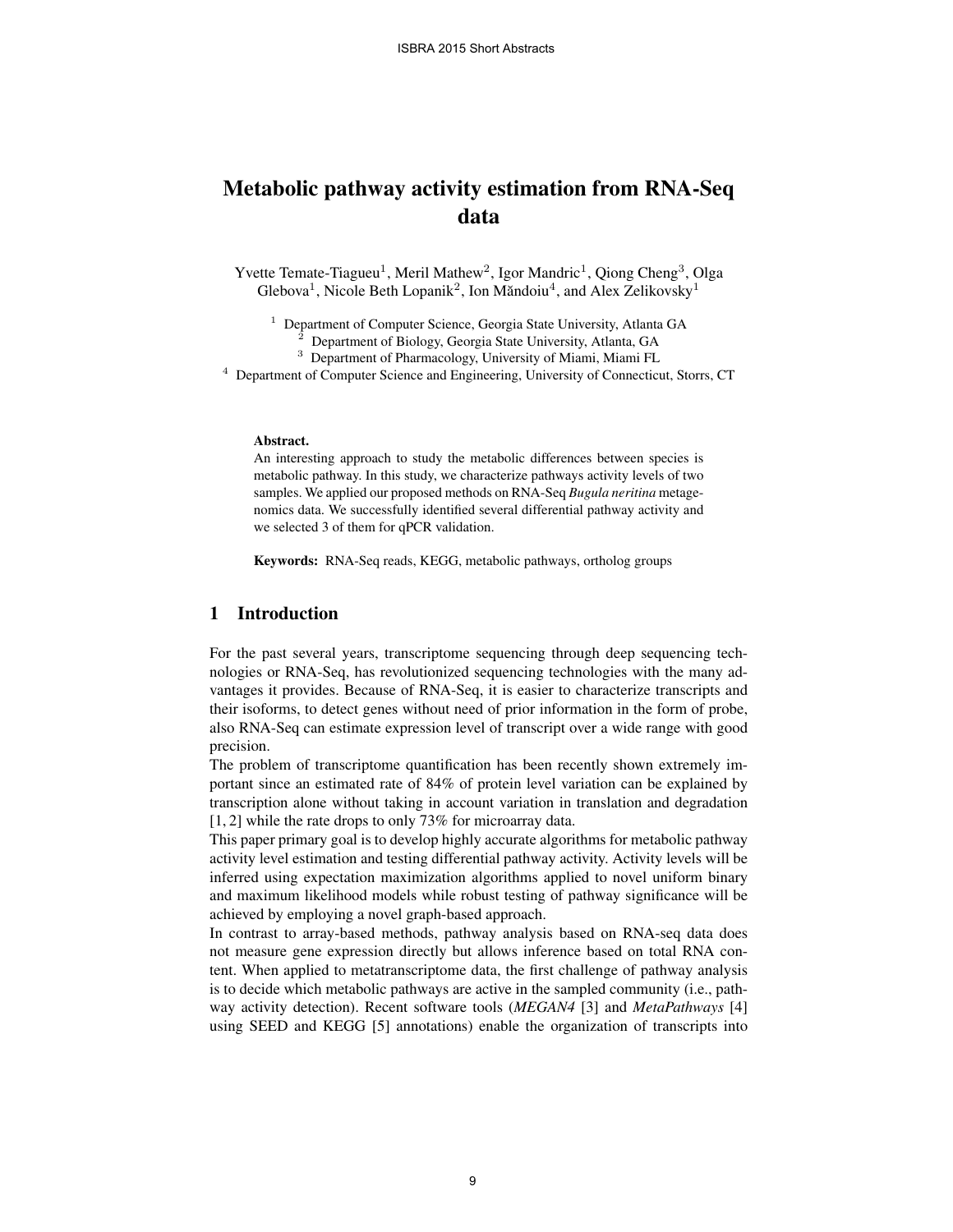ortholog groups and pathways by collecting all pathways represented by at least one ortholog group. The parsimonious approach *MinPath* [6] identifies the smallest family of pathways covering all expressed ortholog groups. A more elaborate MCMC approach takes into account the co-occurrences of genes in more than one pathway for analyzing metagenomic data [7]. Following pathway detection, the second major challenge of pathway analysis is to infer pathway activity levels to enable detection of differential expression. Few existing tools incorporate this step, a major focus of this paper.

Methods that treat pathways as simple gene sets [8, 9] are popular even though they do not use all information available. In recent years, a number of pathway analysis methods have been developed that combine knowledge of pathway topology (e.g., gene position on the pathway, gene-gene interactions, etc) with gene expression data based on comparative analyses (reviewed in [10]). Such methods have been applied primarily to experimental studies of single organisms. Despite the inherent pathway architecture of microbial biochemical function, relatively few analyses of complex metatranscriptomic datasets incorporate pathway-level inference of metabolic activity. We explore this new analysis techniques on a particular metagenomics RNA-Seq data from *Bugula neritina*. In this paper, we represent metabolic pathways as graphs that use nodes to represent biochemical compounds, with enzymes associated with edges describing biochemical reactions. Ideally, a comprehensive pathway analysis method would be able to take into consideration the position and role of each gene in a pathway, the efficiency with which a certain reaction is carried out, and the rate limiting conditions. With genome data, it is possible to consider pathways size, gene length and overlap in gene content among pathways [7] to compute the relative abundance of pathways and pathway ranking, but this approach might not work with RNA-Seq data.

Another representation of pathways we will use in this paper is to view the ortholog group as a set cover. We will use a binary ortholog group expression model to tell if there is or not RNA-seq evidence for the expression of a given ortholog group in a given sample.

The validation step of these methods consist of extracting the proteins involve in our estimated differential pathways activity levels, and analyzing their expression levels or transcript frequency estimation. We expect to see the differential pathway activity confirmed at the protein and contigs level. We carry this final analysis through the novel bootstrapping tool IsoDE [11].

Our experimental study was made on Bugula neritina RNA-Seq data. Using the two novel computational approaches we implemented, we were able to find differentially expressed pathways from the data. This result is been validated by quantitative PCR (qPCR) conducted using a housekeeping gene also identified in the data. Since the qPCR experiment is time consuming and expensive, the in-vitro analysis is limited to the following pathways: K04369, K05087 and K16332 selected from our results.

# 2 Methods

## 2.1 Binary model of pathway activity

In this section we present an EM-based algorithms for inferring pathway activity levels based on metatranscriptome sequence data. By *de novo* co-assembly of RNA-seq data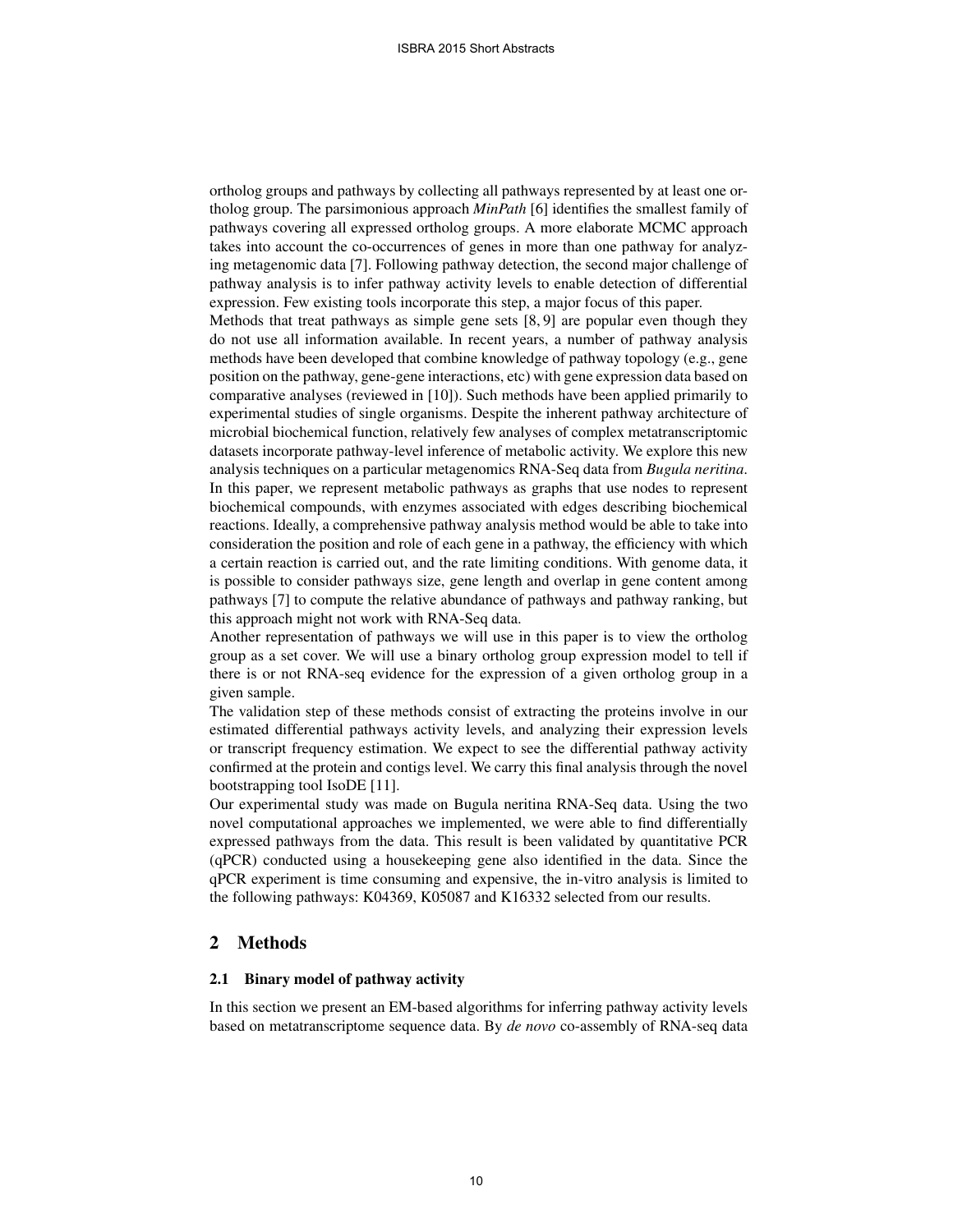and BLAST-ing resulting contigs against protein databases, with a certain confidence, we can infer the ortholog groups expressed in the sample. From the pathway databases we can easily extract the enzyme information associated with each pathway. Let  $w$  be a pathway that is considered to be a set of enzymes represented by their ortholog groups  $w = \{p_1, \ldots, p_k\}$ . Since an ortholog group can have multiple functions and participate in multiple pathways, the pathways can be viewed as a family of subsets  $W$  of the set of all ortholog groups P. Below we first introduce a uniform binary pathway activity model based on a discrete ortholog group expression model.

The uniform binary pathway activity model is based on the assumptions of *uniformity*, namely that each molecule from an ortholog group participates in each active pathway with the same probability (i.e., in equal proportions) and of *binary activity*, which postulates that a pathway is active if the level of ortholog group activity exceeds a certain (possibly pathway dependent) threshold. Formally, let  $\delta(w)$  be a binary variable indicating the *activity status* of w, i.e.,  $\delta(w) = 1$  if w is active and  $\delta(w) = 0$ , otherwise. Also let the *activity level* of pathway w be the summation over constituent ortholog groups g of their participation  $g_w$  in w. Since we assume that each ortholog group  $g$  is equally likely to participate in each pathway containing it, it follows that  $g_w = (1 + \sum_{w' \ni p, w' \neq w} \delta(w'))^{-1}$  and the activity level  $f_w$  of pathway w is given by

$$
f_w = \sum_{g \in w} g_w = \sum_{g \in w} \frac{1}{1 + \sum_{w' \ni g, w' \neq w} \delta(w')}
$$
 (1)

The binary activity status of w is computed from its activity level  $f_w$  and the threshold  $T_w$  as follows

$$
\delta(w) = \begin{cases} 0 & \text{if } f_w < T_w \\ 1 & \text{if } f_w \ge T_w \end{cases} \tag{2}
$$

The uniform binary model described by equations (1)-(2) can be solved using a simple iterative algorithm. The algorithm starts with assigning activity status  $\delta(w) = 1$  to each pathway  $w \in W$ , i.e.,  $\Delta^{0}(W) = \{\delta^{0}(w)|w \in W\} \leftarrow 1$  and then repeatedly updates the activity level according to (1) and the activity status according to (2). The procedure terminates when the status sequence  $\Delta^{0}(W) = 1, \Delta^{1}(W), \Delta^{2}(W), \ldots$  starts to oscilate  $\Delta^{n+k}(W) = \Delta^n(W)$ . In all our preliminary experiments, an oscilation with period  $k = 2$  is achieved in at most 10 iterations. Also the threshold  $T_w$  does not significantly change the order of pathways sorted with respect to their activity levels estimated as the mean  $f_w$  after convergence. This model is better explain by the right side of Figure 1.

#### 2.2 Graph-based estimation of pathway significance

In our second approach, each pathway can be viewed as a network of enzymes also called EC numbers (Enzyme Commission number). In this paper, we convert pathways to graphs - vertice and nodes components - to compute their statistical significance. We also propose to distinguish active pathways using a permutation model for finding significant pathway alignments and motifs [12].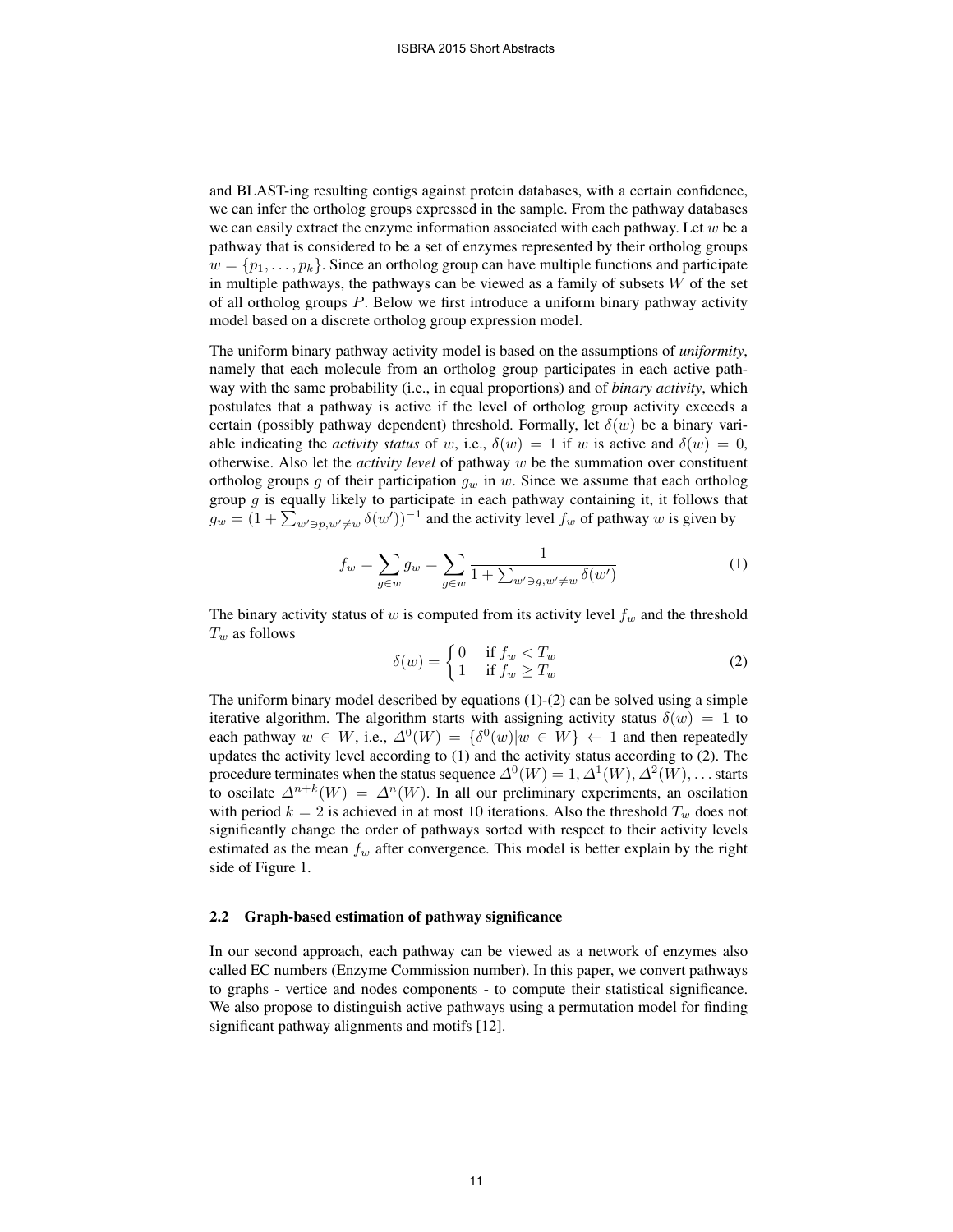This model assumes that the subset of expressed enzymes in an active annotated pathway should be connected. The enzyme permutation model finds the average vertex degree in the subgraph induced by expressed enzymes. Then the same parameter is computed for sufficiently many random permutations of enzyme labels. The statistically significant match should have density higher than in 95% of permutations. Specific characteristics of the graph taken into account in our analysis are: (1) Number of nodes. A node represents a protein that got mapped during BLAST. In KEGG, their color is green as shown in Figure ??, (2) Number of green connected components, (3) Largest Number of nodes in connected component and (4) Largest Number edges in connected component.

Using these metrics, we compute the density of the induced graph composed by only mapped proteins. We obtain the names of those proteins through EC numbers on the graph. We also compute the density without mapping, assuming all proteins were detected in the organism. Below, we present two graph-based models, the vertex label swapping and the edge swapping, to analyze pathways. This model is better explain by the left side of Figure 1.

#### Model 1: Vertex label swapping

In this model, we keep the same topology but we allow swapping of labels between two vertices. One known issue of this approach is, vertex with high degree always get connected. This might lead to too many significant matches.

### Model 2: Edge swapping

Because of the bias in the vertex label swapping model, we will also implement the edge swapping. Here, the plan is to keep the in-degree and out-degree of each node the same, swapping nodes only if these value does not change. We keep vertex labels the same.

## 3 Results and Discussion

### 3.1 Results

We used KEGG to generate pathways from Trinity contigs and proteins form BLASTX as input. Then we extracted all pathways along with all mapped protein. KEGG represents proteins as ko number and we also follow this representation. The next step was to download all KGML - KGML is an exchange format of KEGG pathway maps- files associated with the pathways using the API provided by KEGG. To convert KGML files to graph of node and vertices, we implemented and ran a novel tool called KGML-Pathway2Graph. Mapping the output of KGMLPathway2Graph with ko numbers from KEGG analysis of our data, allowed us to compute pathway significance through pvalue.

This analysis was made between sample 1 and sample 2 of the *Bugula neritina* data. Sample 1 contains the Symbiont bacteria while this symbioisis relationship is not present in the Bugula from sample 2. Results are presented in Table 1.

In the auxiliary materials, we present the following results: (1) Transcripts differential expression (DE) analysis results: DE contigs using IsoDE [11] and Fisher's exact test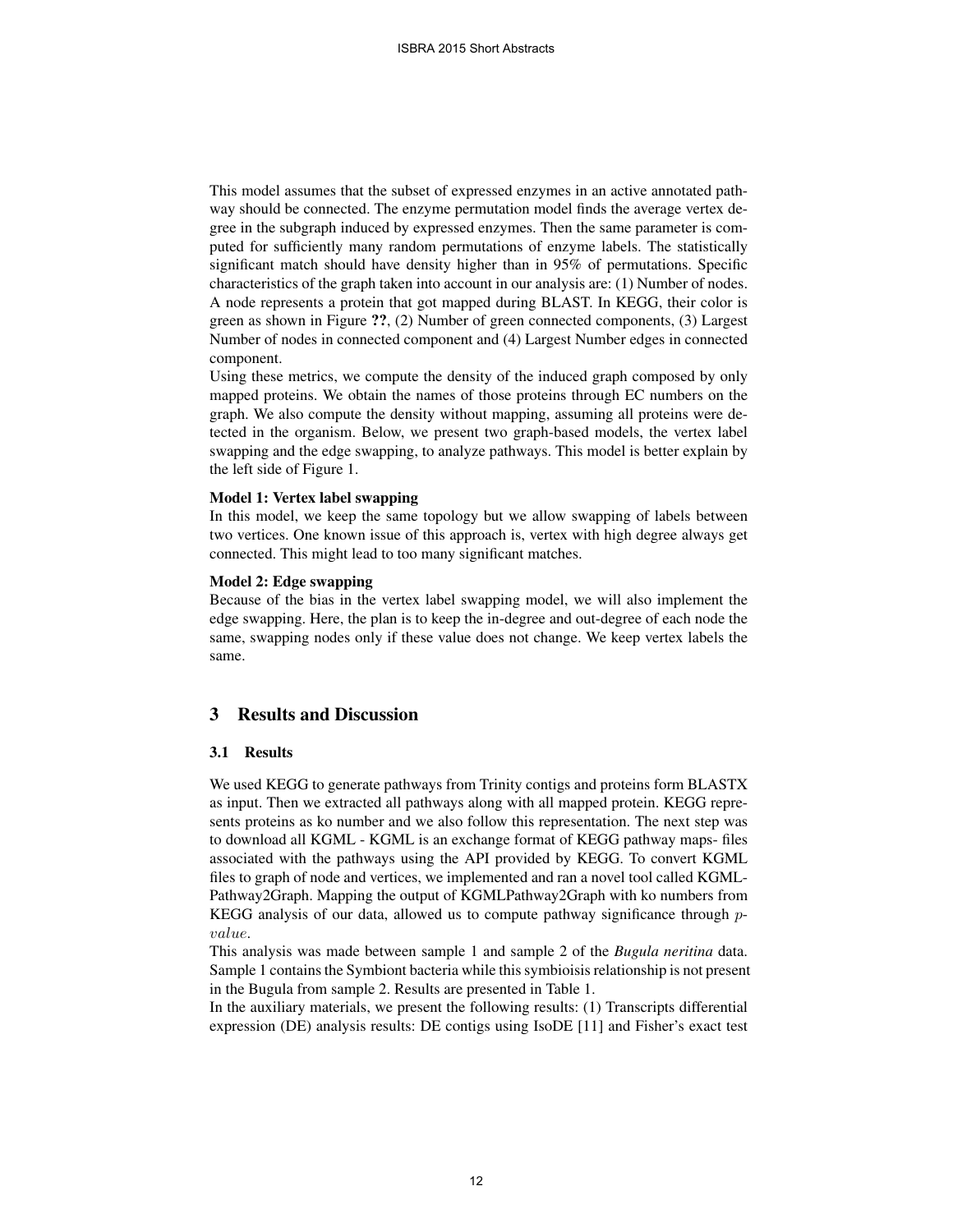

Fig. 1: Proposed metatranscriptomic analysis flows.

with housekeeping gene), (2) Pathway activity estimation results and finally (3) Differential Analysis of pathway expression.

From our statistical analysis, We got some pathways which were found differentially expressed by all methods. The next step is to experimentally validate these results. The following housekeeping gene - contig code m.4423 - was experimentally detected and will be used to validate our results. Since the qPCR experiment is time consuming and expensive, then we will limit the in-vitro analysis to the following pathways: K04369, K05087 and K16332 .

|              |      | Pathway P-value1 P-value2 Expression1 Expression2 Diff. Sign. Diff. Act. Inter |       |            |     |     |
|--------------|------|--------------------------------------------------------------------------------|-------|------------|-----|-----|
| KO04068 8542 | 7871 | 6094                                                                           | 14160 | ves        | yes | yes |
| KO01230 8458 | 7766 | 5975                                                                           | 14097 | yes        | yes | yes |
| KO04020 8204 | 7592 | 5841                                                                           | 13713 | yes        | yes | yes |
| KO04145 8088 | 7472 | 5766                                                                           | 13567 | <b>yes</b> | no  | yes |
| KO05012 7906 | 22C  | A 23s.                                                                         | 22C   | yes.       | yes | yes |

Table 1: P-valuel1 and P-value2 are respectively from Vertex label and Edge swapping model. Expression1 and Expression2 represent the expression of the pathway activity. This table presents the most significant divergence in pathway results, using the criteria described in section 2, they are declared differentially significant.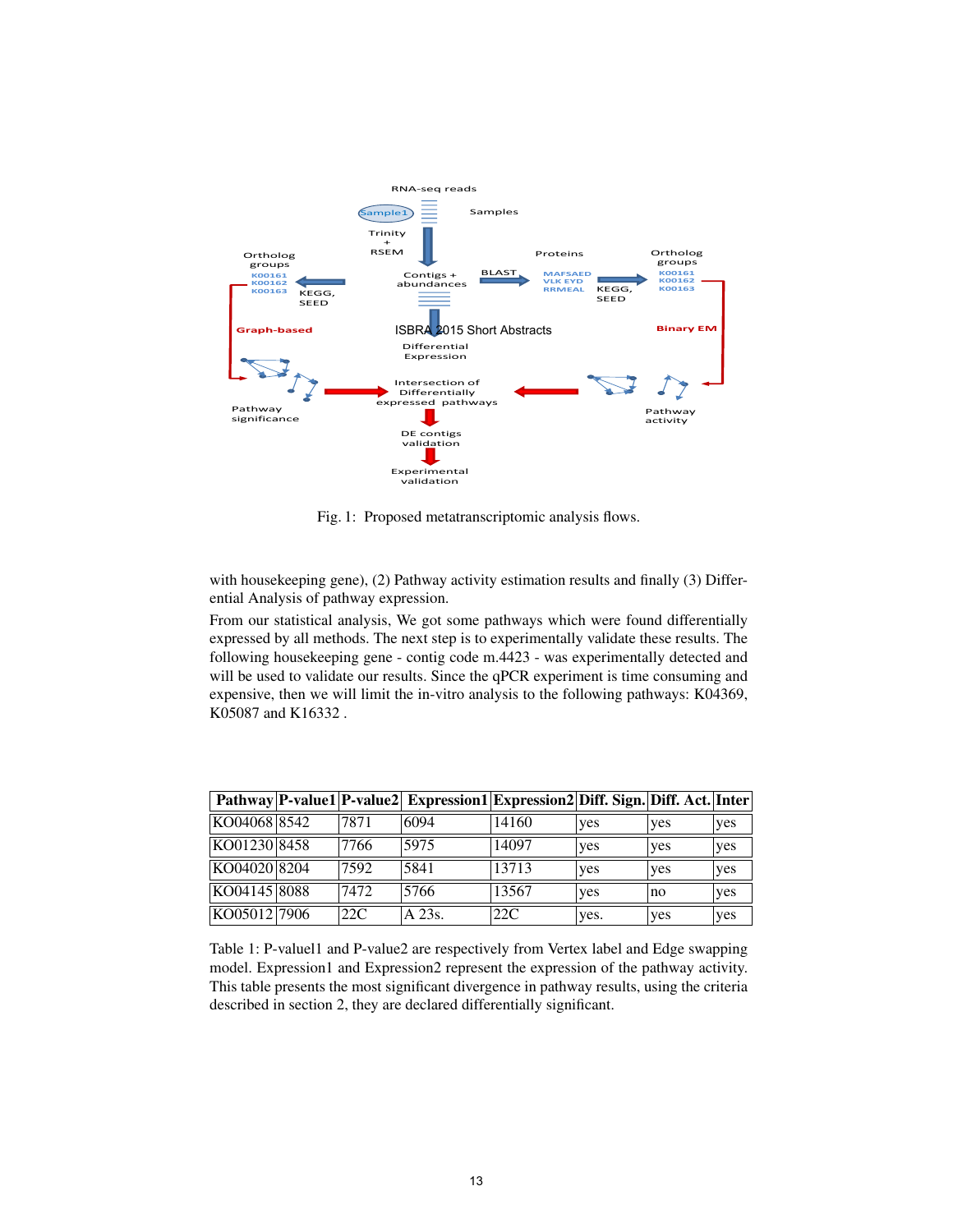#### 3.2 Discussion

Although all the EM and the graph-based methods worked on the same data generated by KEGG, the input to each approach were very different. Example, running trinity output of sample1 on KEGG generate about 179 pathways. All of these pathways were considered for EM methods while only a small subset of 80 was used as input to each of the graph-based model. Different factor contributed to only about one third of the pathways to be analyzed in the edge/vertex swapping model: (1) we were not able to extract the KGML of all pathways from from Kegg; (2) we were not able to convert all KGML to actual graph and (3) some graph didn't carry enough mapping to be be significant (we excluded pathways with less than 3 ortholog group mapped).

Consequently, the graph-based approaches yield considerable less results than EM methods although results from both models in the graph-based approaches were very consistent. Also, the graph-based analysis appears to be more stringent selecting only the pathways which are the farthest apart according to our statistic criteria.

## 4 Conclusions

Biomelcular interactions through tool like KEGG provide huge data and enable us to have a better understanding of metabolic pathways. Two approaches were designed to estimate pathway activity as well as pathway significance, a graph-based and an expectation maximization approach. Our experimental comparisons on *Bugula neritina* RNA-seq data is able to show at the protein level, the difference in the pathways activity of two samples. Our results will undergo a final validation through qPCR analysis.

## References

- 1. Li, J.J., Bickel, P.J., Biggin, M.D.: System wide analyses have underestimated protein abundances and the importance of transcription in mammals. PeerJ 2, 270 (2014)
- 2. Li, J.J., Biggin, M.D.: Statistics requantitates the central dogma. Science 347(6226), 1066– 1067 (2015)
- 3. Huson, D.H., Mitra, S., Ruscheweyh, H.-J., Weber, N., Schuster, S.C.: Integrative analysis of environmental sequences using MEGAN4. Genome research 21(9), 1552–1560 (2011)
- 4. Konwar, K.M., Hanson, N.W., Pagé, A.P., Hallam, S.J.: Metapathways: a modular pipeline for constructing pathway/genome databases from environmental sequence information. BMC bioinformatics 14(1), 202 (2013)
- 5. Kanehisa, M., Goto, S.: Kegg: kyoto encyclopedia of genes and genomes. Nucleic acids research 28(1), 27–30 (2000)
- 6. Ye, Y., Doak, T.G.: A parsimony approach to biological pathway reconstruction/inference for genomes and metagenomes. PLoS computational biology 5(8), 1000465 (2009)
- 7. Sharon, I., Bercovici, S., Pinter, R.Y., Shlomi, T.: Pathway-based functional analysis of metagenomes. Journal of Computational Biology 18(3), 495–505 (2011)
- 8. Subramanian, A., Tamayo, P., Mootha, V.K., Mukherjee, S., Ebert, B.L., Gillette, M.A., Paulovich, A., Pomeroy, S.L., Golub, T.R., Lander, E.S., *et al.*: Gene set enrichment analysis: a knowledge-based approach for interpreting genome-wide expression profiles. Proceedings of the National Academy of Sciences of the United States of America 102(43), 15545–15550 (2005)